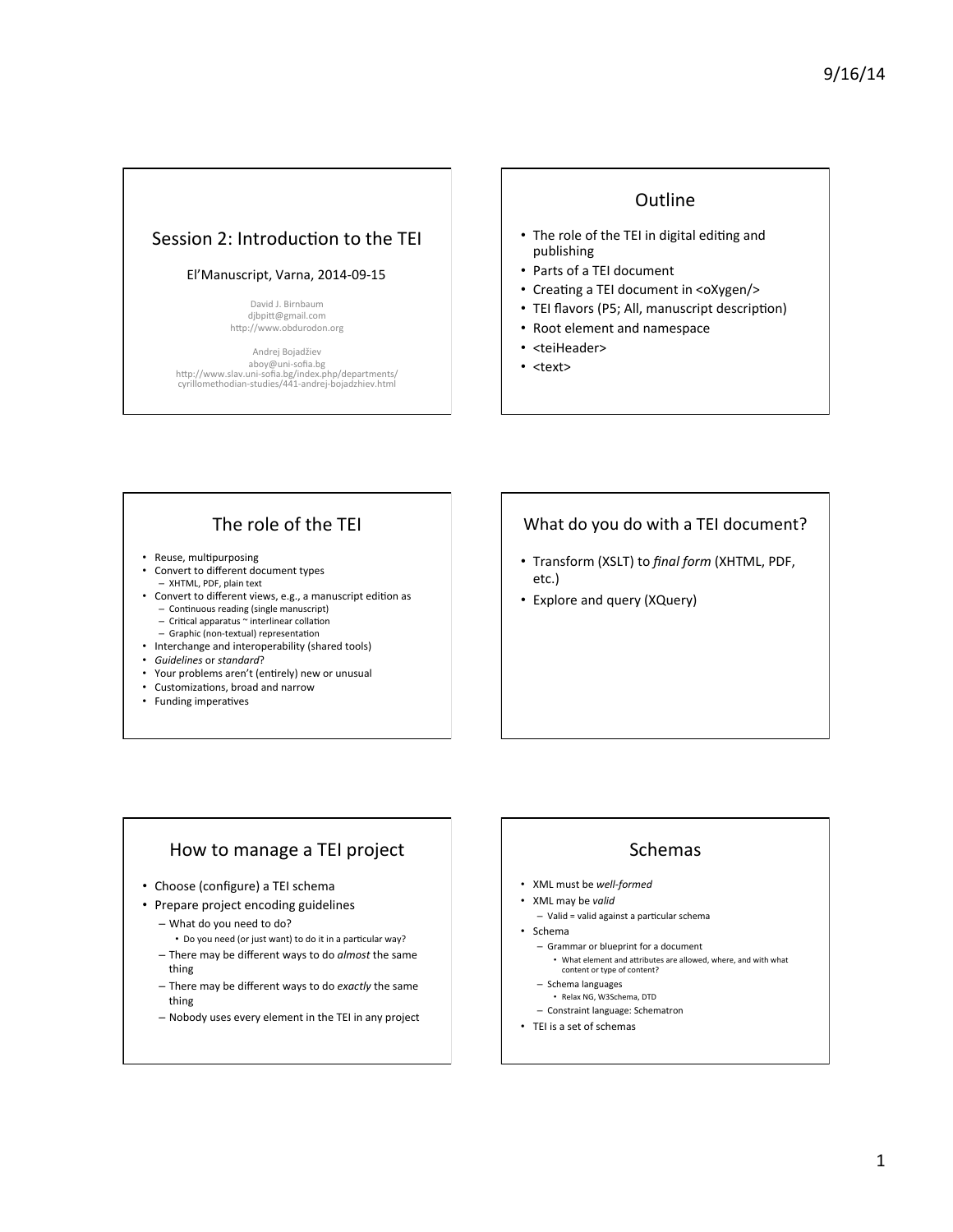### **TEI flavors**

- TEI all
- TEI Lite
- Manuscript description
- Customization, broad and narrow
	- Can you do *what* you *need*?
		- Can you do it *the way* you *want*?
	- Can you do things you *shouldn't* be allowed to do?
	- *Enabling* vs *enforcing* schemas

#### Now let's do something ...

- Start <oXygen/>
- Create a new TEI P5 All document
- What does <oXygen/> do for you

### Root element

- <TEI xmlns="http://www.tei-c.org/ns/1.0">
- Namespaces
	- Namespace declaration (pseudo-attribute) – Inherited
	- Namespace prefixing (not covered in this workshop)
- title
- $-$  Book title
- Royal title
- body
	- TEI body – HTML body
	-
- Schema associations (<?xml-model ... ?>)

#### <teiHeader>

- <fileDesc>
- <titleStmt>
- <publicationStmt>
- <sourceDesc>
- Minimal content
	- <titleStmt><title> ... </title></titleStmt>
	- $-\langle p\rangle$  (= "paragraph") for the other two
- Structured content

#### Structured <titleStmt>

- Required: <title>
- Optional
	- <author>, <editor> (of source document)
	- <principal> (creator of electronic document)
	- <meeting>
	- <respStmt>
	- <resp>TEI markup</resp> <name>[your name]</name>
	- </respStmt>

#### <publicationStmt>

- Minimal: <p>
- Optional
	- <publisher>, <distributor>, <authority>
	- <pubPlace><address> …
	- <orgName>, <street>, <settlement>, <country>, <postCode>
	- < date when="2013-09-05"> • Date ranges and less precise dates are also supported
	- <idno type="ISBN">
	- <availability><p>[License info]</p></availability>